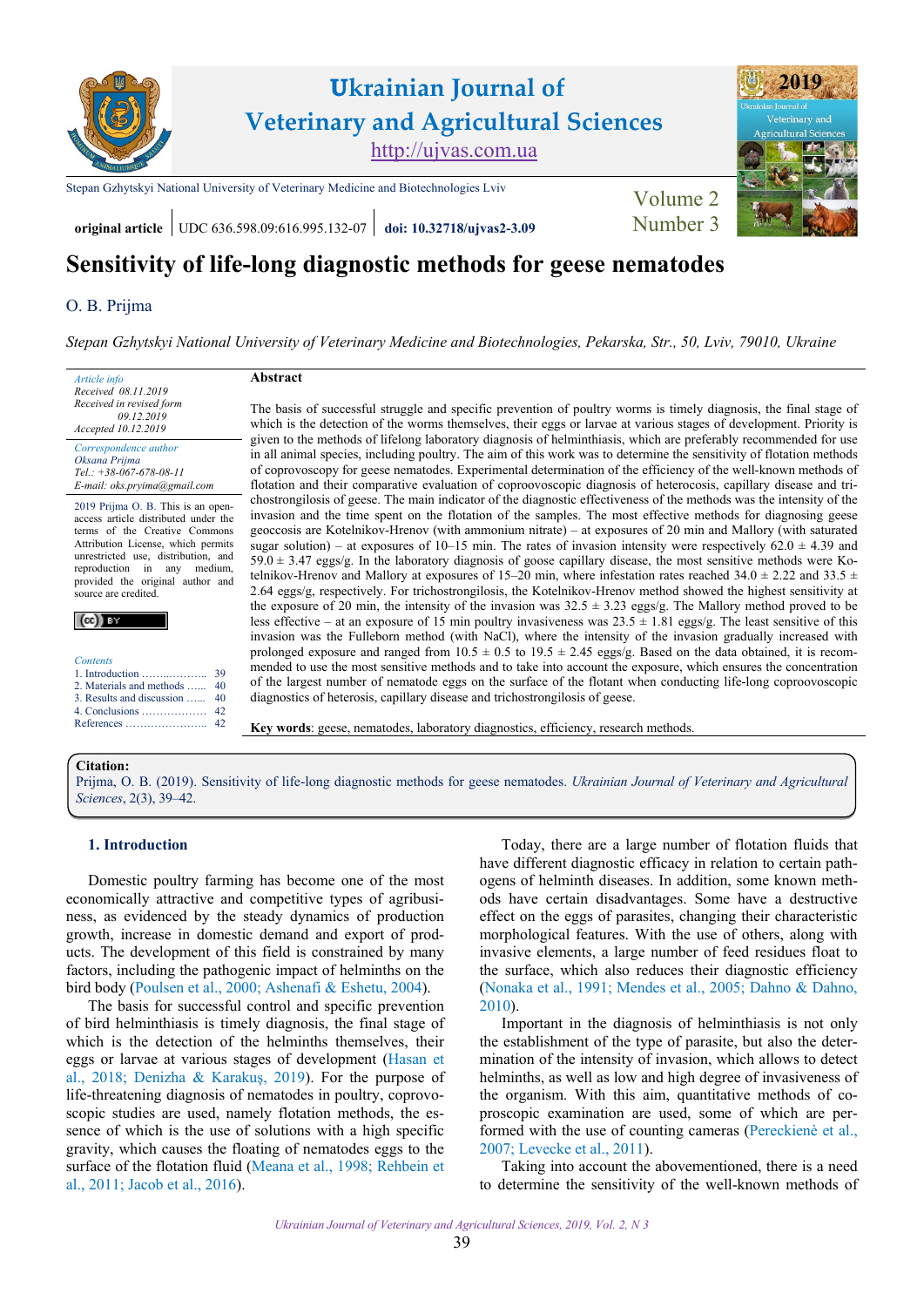<span id="page-1-0"></span>coproscopy for geese nematodes, which will allow to offer the most effective specialists.

*The aim* of this study was to determine the sensitivity of flotation methods of coprovoscopy for geese nematodes.

#### **2. Materials and methods**

The studies were conducted during 2019 in the laboratory of the Department of Parasitology and Ichthyopathology, Stepan Gzhytskyi National University of Veterinary Medicine and Biotechnologies Lviv.

To determine the sensitivity of well-known methods of coproovoscopic diagnostics of heterocosis, capillary disease, and trichostrongilosis, studies were conducted on sick geese belonging to the private farms in Lviv region that were disadvantaged by the invasion. The invasion intensity rate (II) was determined by quantitative method ([Trach, 1992](#page-3-0)), and the number of helminth eggs per 1 g of litter (eggs/g). The following methods were compared: Fulleborne – with salt ([Pankov, 1975\)](#page-3-0); Kotelnikov-Hrenova – with ammonium nitrate [\(Kotelnikov, 1974\)](#page-3-0); Mallory – with a saturated sugar solution ([Akbaev al., 1998](#page-3-0)). Studies were performed at exposures of 10, 15, 20, and 25 min. In total, 720 coproscopic examinations were performed.

Statistical processing of experimental results was performed by determining the arithmetic mean (M), its error (m) and the probability level (P) using the Student's t-test table. P values  $< 0.05$  (\*) were considered significant.

### **3. Results and discussion**

The results show that the mallori method for exposures of 10 and 15 min (Fig. 1) proved to be the most effective method of coproovoscopic diagnostics of geese.

Thus, the average invasion intensity was  $18.13 \pm 1.64$ and 59.0  $\pm$  3.47 eggs/g, respectively, by 5.46 – 32.10% (P < 0.05) and 22.88 – 70.33% (P < 0.05) more than using the Kotelnikov-Hrenov and Fulleborn methods. At 20 min exposure, the highest rates of invasion intensity (62.0  $\pm$ 4.39 eggs/g) were detected using the Kotelnikov-Hrenov method. Other methods were less sensitive (by 23.39– 45.97 %,  $P < 0.05$  for geese gecosis. At the exposure of 25 min, the rates of infestation with the use of the Kotelnikov-Hrenov and Mallory methods gradually decrease, and with the use of the Fulleborn method – increase slightly to  $37.5 \pm 2.04$  eggs/g.

In the case of geese capillaries, the most sensitive methods of coprovascopy were Kotelnikov-Hrenov and Mallory (Fig. 2).

At 10 min exposure, the invasion intensity ranged from  $10.76 \pm 0.76$  to  $14.37 \pm 1.28$  eggs/g depending on the method of study. Moreover, the highest number of eggs (by 24.64–25.12 %,  $P < 0.05$ ) was found when using methods where a saturated solution of sugar and ammonium nitrate was used as the flotation fluid. Maximum II value were detected at exposures of 15 min (up to  $34.0 \pm 2.22$  and  $33.5 \pm 2.64$  eggs/g) using the same methods, by 61.19– 61.76 % ( $P < 0.05$ ) is higher than when using the Fulleborn method. Subsequently, with the extension of the exposure to 20–25 min, the II decreased by using the Kotelnikov-Hrenov and Mallory methods – to  $19.5 \pm 2.11$  and  $16.5 \pm 1.11$ 2.08 eggs/g, respectively. At the same time, in a caproscopic study of geese by the Fulleborne method, the maximum number of capillary eggs was detected at the exposure of 20 min (18.5  $\pm$  1.66 eggs/g), but this indicator was lower by 37.28–39.34 % ( $P < 0.05$ ) than using the Kotelnikov-Hrenov and Mallory methods.

In the laboratory diagnosis of trichostrongylosis of geese, indicators of the intensity of invasion depended on the method of study and exposure (Fig. 3).



Fig. 1. Effectiveness of flotation methods for geese gecosis

*Ukrainian Journal of Veterinary and Agricultural Sciences, 2019, Vol. 2, N 3*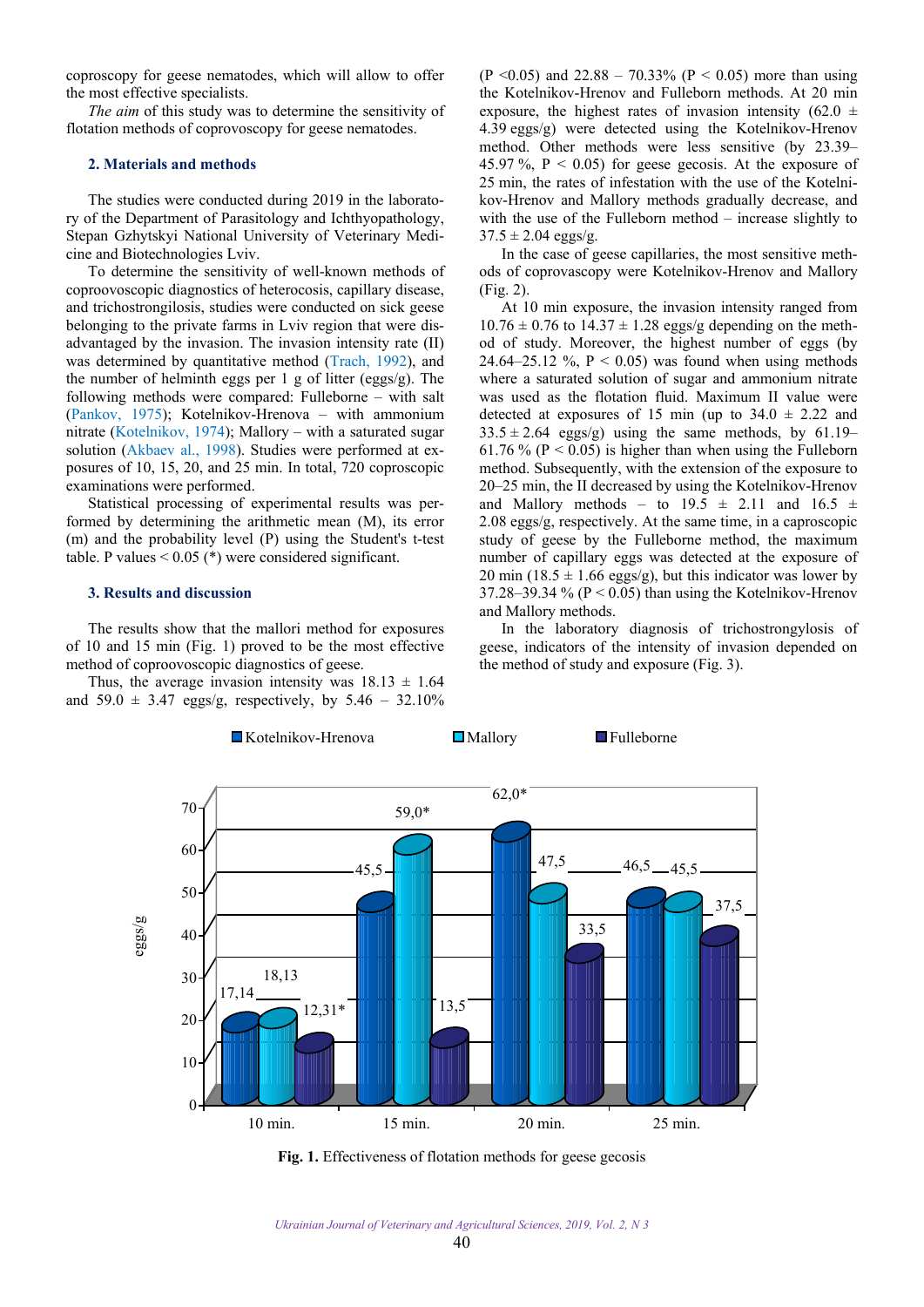



**Fig. 2.** Efficiency of flotation methods for geese capillary disease



**Fig. 3.** Effectiveness of flotation methods for goose trichostrone

Thus, at the exposure of 10 min, the maximum number of trichostrongilus eggs was detected using the Kotelnikov-Hrenov and Mallory methods (17.5  $\pm$  1.75 and 16.5  $\pm$ 1.66 eggs/g), which is 36.36–40.0 %. (P < 0.05) higher than using the Fulleborn method (10.5  $\pm$  0.5 eggs/g). Similar results were obtained for exposures of 15 and 20 min. According to the Kotelnikov-Hrenov and Mallory methods, respectively,  $22.5 \pm 2.16$  and  $23.5 \pm 1.81$  eggs/g and  $32.5 \pm 1.81$ 3.23 and  $20.5 \pm 1.84$  eggs/g, respectively, were detected. At the same time, during these exposures, the Fulleborne method showed the lowest efficiency (by 7.31–41.53 %,  $P < 0.05$ ) – the invasion intensity ranged from  $14.5 \pm 1.69$  to

 $19.0 \pm 2.39$  eggs/g. At the exposure of 25 min with the application of the Kotelnikov-Hrenov and Mallory methods, the intensity of the invasion gradually decreased (up to  $12.5 \pm 0.99$  eggs/g), and with the application of the Fulleborne method – increase (up to  $19.5 \pm 2.45$  eggs/g).

According to several researchers, coproscopy methods have different diagnostic efficacy due to the different composition and specific gravity of the flotant, the settling period for which helminth eggs should float, and the specific gravity of parasite eggs themselves ([Kotelnikov, 1974;](#page-3-0) [Mendes et al., 2005;](#page-3-0) Dakhno [& Dakhno, 2010](#page-3-0)). Therefore,